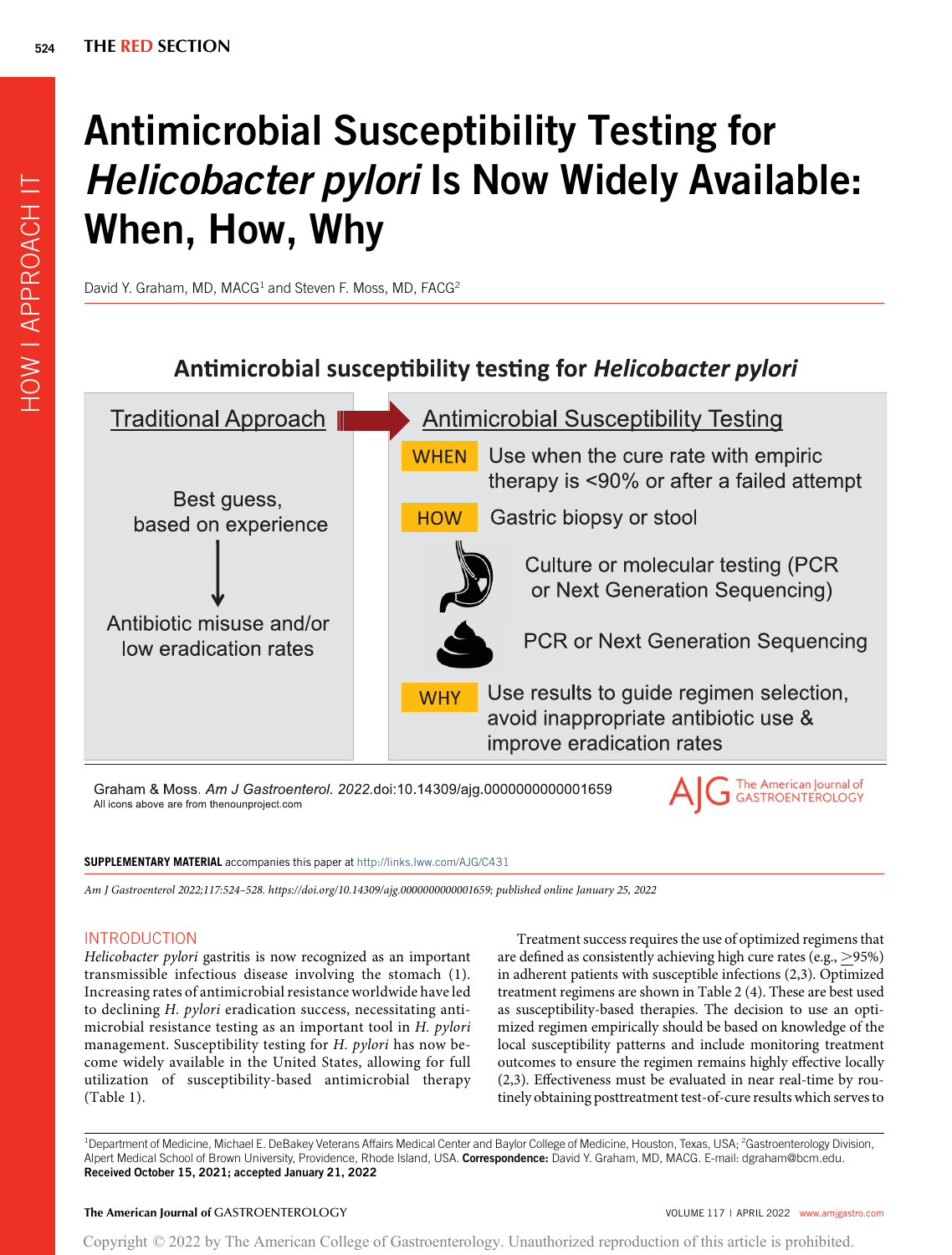|  | Table 1. Where to obtain <i>Helicobacter pylori</i> susceptibility testing in the United States |  |  |  |  |  |  |  |
|--|-------------------------------------------------------------------------------------------------|--|--|--|--|--|--|--|
|--|-------------------------------------------------------------------------------------------------|--|--|--|--|--|--|--|

| <b>Test</b>                                | Laboratory                      | <b>Web address</b>                                                                                                        | Catalog #        |
|--------------------------------------------|---------------------------------|---------------------------------------------------------------------------------------------------------------------------|------------------|
| Culture                                    | AURP Laboratories               | https://ltd.aruplab.com/Tests/Pub/2006686                                                                                 | 2006686          |
| Culture                                    | Mayo Clinical Laboratories      | https://www.mayocliniclabs.com/test-catalog/<br>Overview/62769                                                            | <b>HELIS</b>     |
| Culture                                    | <b>QUEST</b>                    | https://testdirectory.questdiagnostics.com/<br>test/test-detail/8395/helicobacter-pylori-<br>$culture?cc = \text{MASTER}$ | 369949           |
| Culture                                    | Labcorp                         | https://www.labcorp.com/tests/180885/i-<br>helicobacter-pylori-i-culture                                                  | 18085            |
| Culture                                    | Microbiology Specialists Inc.   | https://microbiologyspecialists.com/<br>helicobacter-pylori-testing/                                                      | 058, 238         |
| Reflex stool by polymerase chain reaction  | Mayo Clinical Laboratories      | https://www.mayocliniclabs.com/test-catalog/<br>Overview/607594                                                           | <b>HPFRP</b>     |
| Next-generation sequencing                 | American Molecular Laboratories | http://amlaboratories.com/testing-services/<br>helicobacter-pylori-detection-antibiotic-<br>resistant-analysis/           | PyloriAR™/AmHPR® |
| Reflex stool by next-generation sequencing | American Molecular Laboratories | http://amlaboratories.com/testing-services/<br>helicobacter-pylori-detection-antibiotic-<br>resistant-analysis/           | PyloriAR™/AmHPR® |

both validate the clinician's current practices and inform when a change to a more effective treatment regimen is required. A decline in cure rates would prompt clinicians to obtain susceptibility data until a new proven locally-effective regimen was identified, which could then be used empirically. Ideally, test-of-cure data should be shared to provide local/regional information regarding treatment effectiveness (2,3). Formal reporting mechanisms to do this is yet to be established in the United States.

Currently, successful empiric therapies most often use antibiotics for which resistance is rare (e.g., in the United States, tetracycline, amoxicillin, and rifabutin; Table 2). Despite high rates of metronidazole resistance, bismuth quadruple therapy resistance can generally be overcome by increasing the metronidazole dose to 1,500 to 2,000 mg/d using the standard 14-day treatment duration (5–8). Currently, suitable empiric regimens include bismuth quadruple therapy and rifabutin triple therapy (Table 2; Figure 1). Theoretically, proton pump inhibitor or vonoprazan plus amoxicillin dual therapy are candidates for an empiric first-line choice, especially in Asia, but the regimen has not yet been optimized for use in Western countries. We predict that after such optimization, vonoprazan dual therapy will likely become a preferred therapy. Importantly, obtaining high cure rates with any therapy requires that patients adhere to the details of the regimen (Table 3). The importance of patient education in achieving high cure rates cannot be overemphasized (Table 4).

# HOW TO ORDER/OBTAIN SUSCEPTIBILITY TESTING FOR H. PYLORI

As noted in Table 1, susceptibility testing is currently available from a number of diagnostic laboratories, making it possibly to restrict the prescription of clarithromycin, levofloxacin, or metronidazole triple therapies to confirmed susceptible infections. It now behooves clinicians to explore how to add H. pylori susceptibility testing to their practices. An e-mail or phone call to one of the listed facilities generally leads to a rapid response that includes a requisition and collection instructions. We suggest ordering susceptibility testing for the 6 commonly used antibiotics: amoxicillin, metronidazole, tetracycline, levofloxacin, clarithromycin, and rifabutin. Note, some culture laboratories do not yet offer rifabutin susceptibility testing but include rifampicin among their variety of tests. Rifampicin is not a valid surrogate for rifabutin in H. pylori treatment and should not be substituted.

Culture and susceptibility testing is available using fresh or frozen gastric biopsies. Molecular testing can be performed on the same material and, in addition, on formalin-fixed gastric biopsies that had been used for histology. Importantly, molecular testing can also be performed on stools.

#### Gastric biopsies

At least 2 biopsies (1 from the corpus and 1 from the antrum) should be taken, preferably using large cup forceps. These can be placed in the same bottle. If the culture is positive, susceptibility testing is reflexively performed and reported. Traditionally, gastric biopsies have been placed in a transport medium (e.g., brucella broth with 20% glycerol or Portagerm pylori [bioMerieux, Durham, NC] or an equivalent) and shipped overnight. However, Quest, Labcorp, and AURP require samples in saline, which generally results in a reduced proportion of cases with successful growth. Currently, only Microbiology Specialists Inc. provides brucella broth with 20% glycerol for transport. The sample in the brucella broth is immediately frozen, preferably by a quick freeze at  $-70$  to  $-80$  °C (although  $-20$  °C will suffice), and shipped overnight on dry ice. Kept frozen, the sample will be stable for up to a week before culturing. If maintained in a  $-70$  to  $-80$  °C freezer, the sample will remain viable for months, if not years, and can be shipped on dry ice when convenient.

The alternative to culture is susceptibility testing using molecular methods, such as next-generation sequencing (NGS) from American Molecular Laboratories (AML). AML provides specimen containers with a preservative medium that can be sent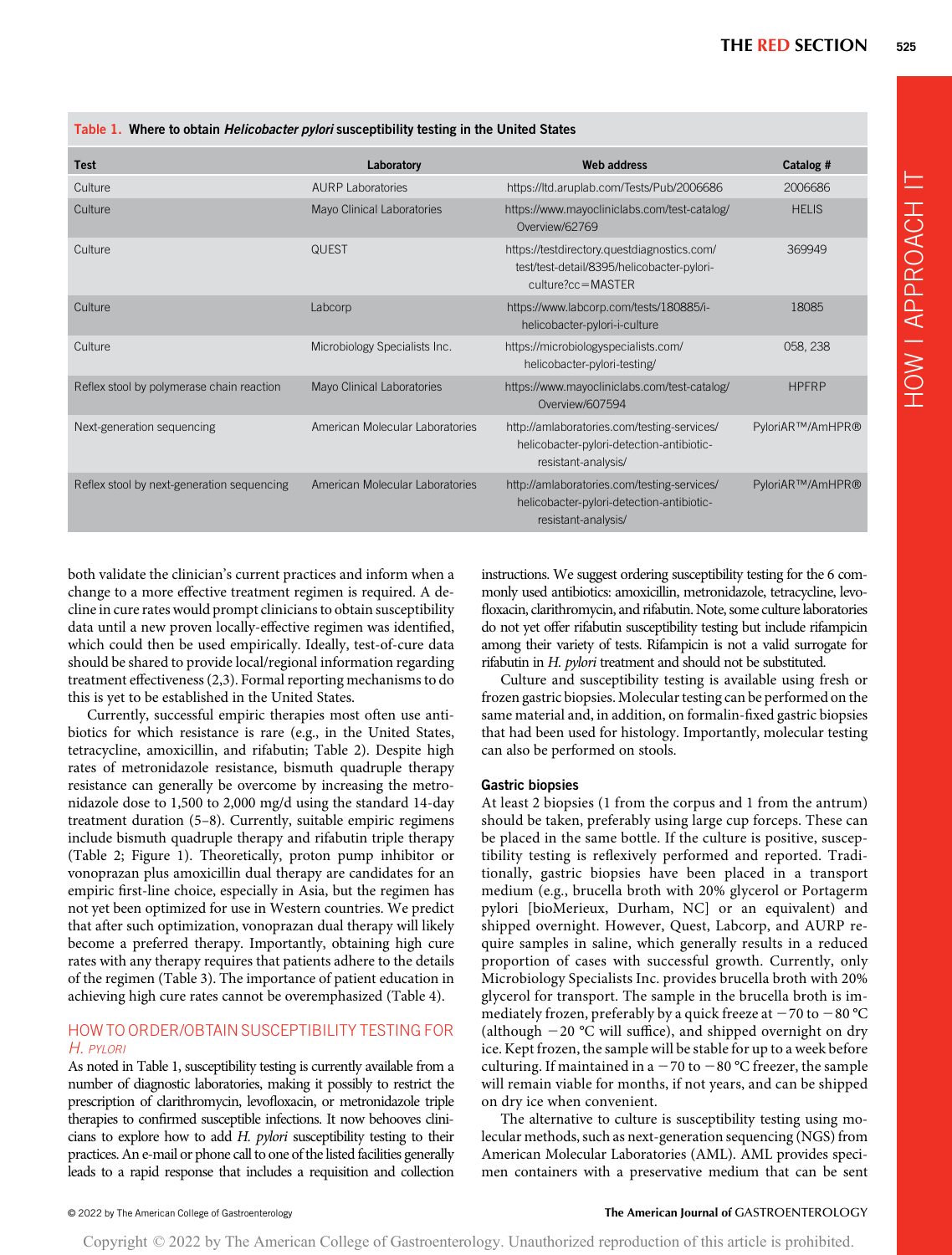#### Table 2. Currently available and effective Helicobacter pylori therapies in the United States

| <b>Empiric therapies</b>                                                                                                                                                                                                                   |                                                                                                                                                                                                                                                                                              |  |  |  |  |  |  |  |
|--------------------------------------------------------------------------------------------------------------------------------------------------------------------------------------------------------------------------------------------|----------------------------------------------------------------------------------------------------------------------------------------------------------------------------------------------------------------------------------------------------------------------------------------------|--|--|--|--|--|--|--|
| Bismuth quadruple therapy<br>Bismuth subsalicylate g.i.d. 14 d                                                                                                                                                                             | Bismuth (e.g., Pepto-Bismol) 2 tablets or 2 capsules g.i.d. 30 min<br>before meals, tetracycline HCI 500 mg, and metronidazole 500 mg<br>30 min after meals q.i.d. plus a PPI, 30 min b.i.d. before breakfast<br>and with the evening meal (see PPI recommendations below)                   |  |  |  |  |  |  |  |
| Pylera. 3-in 1 formulation of bismuth<br>quadruple therapy with bismuth citrate)<br>metronidazole and tetracycline 14-d                                                                                                                    | Give combination tablets 4 times daily (with meals and at bedtime)<br>plus a PPI 30 min before breakfast (see PPI recommendations<br>below). If the pharmacist will only dispense a 10-d supply, use 10<br>d or consider using 14-d generic bismuth quadruple therapy<br>instead (see above) |  |  |  |  |  |  |  |
| Rifabutin triple therapy. 14-d                                                                                                                                                                                                             | Rifabutin 150 mg b.i.d. 30 after breakfast and the evening meal,<br>amoxicillin 1 g t.i.d. 30 after breakfast, the evening meal, and<br>bedtime plus 40 mg of esomeprazole or rabeprazole 30 min before<br>breakfast and the evening meal (see PPI recommendations below).                   |  |  |  |  |  |  |  |
| Talicia 3-in 1 formulation of rifabutin/<br>amoxicillin/omeprazole triple therapy. 14-d                                                                                                                                                    | 4 capsules t.id., as directed by the package insert                                                                                                                                                                                                                                          |  |  |  |  |  |  |  |
| Therapies only effective as susceptibility-based therapy. Do not use empirically unless proven to cure >90% locally                                                                                                                        |                                                                                                                                                                                                                                                                                              |  |  |  |  |  |  |  |
| Clarithromycin triple therapy. 14-d                                                                                                                                                                                                        | Clarithromycin 500 mg b.i.d., amoxicillin 1 g b.i.d. 30 min after<br>meal plus a PPI b.i.d. 30 min before breakfast and the evening meal<br>(see PPI recommendations below)                                                                                                                  |  |  |  |  |  |  |  |
| Metronidazole triple therapy. 14-d                                                                                                                                                                                                         | Metronidazole 500 mg b.i.d., amoxicillin 1 g b.i.d., 30 min after<br>meal plus a PPI b.i.d. 30 min before breakfast and the evening meal<br>(see PPI recommendations below)                                                                                                                  |  |  |  |  |  |  |  |
| Levofloxacin triple therapy. 14-d <sup>a</sup>                                                                                                                                                                                             | Levofloxacin 500 mg in a.m., amoxicillin 1 g b.i.d., 30 min after<br>meal plus a PPI b.i.d. 30 min before breakfast and the evening meal<br>(see PPI recommendations below)                                                                                                                  |  |  |  |  |  |  |  |
| <b>PPI</b> recommendations<br>PPI should preferably be a PPI which is minimally affected by CYP2C19 metabolism (i.e., rabeprazole or esomeprazole) and<br>at least 20 mg per dose (preferably 40 mg) of rabeprazole or esomeprazole b.i.d. |                                                                                                                                                                                                                                                                                              |  |  |  |  |  |  |  |
| Therapies containing unnecessary antibiotics that should not be used                                                                                                                                                                       |                                                                                                                                                                                                                                                                                              |  |  |  |  |  |  |  |

Regimens that include at least 1 antibiotic that offers no therapeutic benefit and serve to increase global antimicrobial resistance include concomitant, hybrid, reverse hybrid, sequential therapies and vonoprazan clarithromycin and amoxicillin triple therapy (3).

b.i.d., 2 time daily; HCl, hydrochloride; PPI, proton pump inhibitor; q.i.d., 4 times daily; t.i.d., 3 times daily. <sup>a</sup>The US Food and Drug Administration recommends fluoroquinolones be used as a last choice because of the risk of serious side effects. Table adapted from reference (4), with permission.

immediately for H. pylori diagnosis (PyloriDx) and, if positive, the specimen will reflexively be tested for susceptibility. Alternately, the protected preserved specimen can be retained up to 2 weeks at room temperature and be sent for susceptibility testing only if the histology is positive or equivocal.

# Formalin-fixed gastric biopsies

AML offers NGS susceptibility testing using formalin fixed gastric tissue blocks (sections can be sent, although care must be taken not to contaminate them while sectioning) (9,10).

# **Stools**

Susceptibility testing using stool samples has the advantage of obviating the need for endoscopy and gastric biopsy (11). It is important to follow the detailed instructions provided by the laboratory to which the samples are sent; typically,  $\leq 1$  g of formed stool is sufficient. AML offers a reflex option for stool antigen or polymerase chain reaction testing using NGS to reflexively test stool for the 6 commonly prescribed antibiotics. Mayo Clinic Laboratories offers reflex stool testing for clarithromycin resistance.

# THE EFFECT OF SUSCEPTIBILITY TESTING ON ENDOSCOPY PRACTICES

Although primary susceptibility-based therapy is a good option, we anticipate the use of a mixed empiric and susceptibility-based approach, depending on the local success of first-line empiric therapies and previous treatment attempts (Figure 1). Biopsies for H. pylori culture placed in saline or a transport medium, such as brucella broth with glycerol, must immediately be sent for culture. Successful culture is dependent on the handling and shipment of biopsies. If culture success of known positive samples is  $<80\%$ when sent in saline, we recommend switching to a laboratory that provides brucella broth with glycerol or another proven-effective transport medium. As noted above, biopsies frozen at  $-70$  °C in brucella broth with glycerol remain stable for months. For molecular testing with NGS, the specimen should be placed in the

# The American Journal of GASTROENTEROLOGY **Annual American Journal of GASTROENTEROLOGY VOLUME 117 | APRIL 2022** [www.amjgastro.com](http://www.amjgastro.com)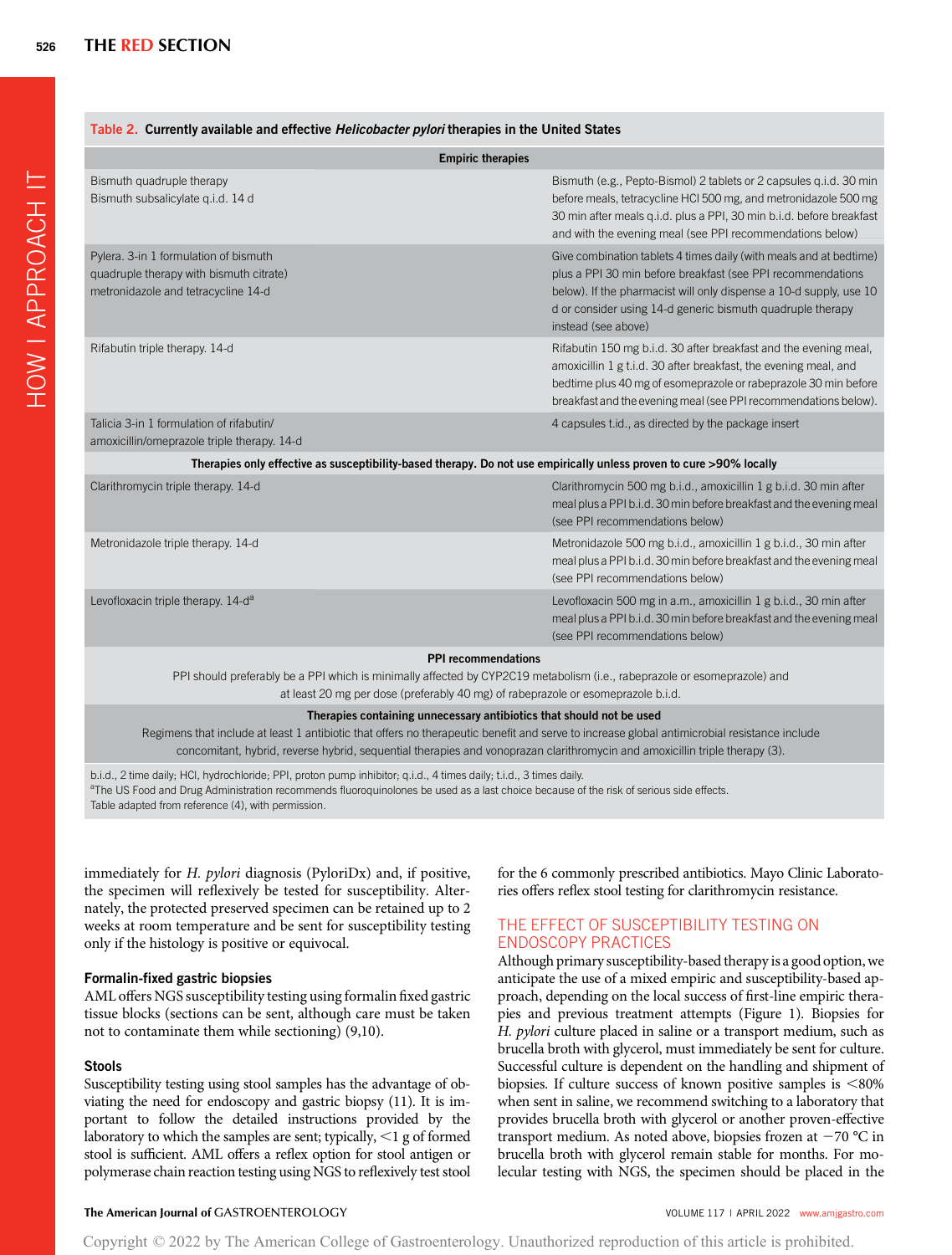HOW I APPROACH IT

HOW I APPROACH IT



Figure 1. Proposed algorithm for the selection of Helicobacter pyloriregimen based on knowledge of the results of empiric first-line therapies and the results of susceptibility testing.

special transport media provided for molecular testing and can be held at room temperature until the results of histology are available.

# **SUMMARY**

The widespread availability of H. pylori susceptibility testing now renders the low cure-rate empiric therapies (e.g., triple or quadruple therapies containing clarithromycin, metronidazole, or levofloxacin) obsolete. The exception is the use of high-dose metronidazole in 14-day bismuth quadruple therapy. Susceptibilitybased therapy, when combined with optimized regimens, will reliably achieve high cure rates, provided the patient is well-advised and motivated to be adherent with the regimen (Table 4 lists some common-sense guidelines).

Susceptibility-based therapy can be used for initial therapy. Alternately, an empiric-therapy-first strategy can be used but only if the empiric therapy selected has been confirmed to be highly effective locally. Both susceptibility-based and empiric-therapy-first strategies require monitoring using a test-of-cure to provide feedback to confirm continuing success. Use of an empiric-therapy-first approach must be based on the willingness to abandon empiric therapy if its

#### Table 3. Guidelines for prescribing successful Helicobacter pylori therapies

Take an antibiotic use history and if available review previous prescriptions to identify the antibiotics where resistance is likely.

Prescribe only therapies that are proven to be effective locally (i.e., cure rates  $\geq 90\%$ ) or preferably highly effective locally (i.e., cure rates of  $\geq 95\%$ ).

The rules of thumb regarding therapy include only use antibiotics to which the organism is susceptible. Antibiotic doses and dosing frequency are based on the local results. A duration of 14-d is best. Esomeprazole or rabeprazole 40 mg b.i.d. are preferred because they are more potent and minimally affected by CYP2C19 metabolism.

Do not prescribe clarithromycin, metronidazole, or levofloxacin for H. pylori infections unless susceptibility has been confirmed. The exceptions are use of metronidazole in bismuth quadruple therapy and confirmed excellent outcomes locally with these triple therapies.

Quinolones (e.g., levofloxacin) have recently been associated with severe long-term side effects and should not be prescribed unless a) susceptibility is confirmed and b) no other options are available.

Resistance to tetracycline, amoxicillin, and rifabutin are still rare

Therapies that contain unneeded antibiotics (e.g., concomitant, sequential, hybrid, reverse hybrid, and vonoprazan clarithromycin triple therapies). Should not be prescribed as the unneeded antibiotic (most often clarithromycin) unnecessarily contributes to increased global antimicrobial resistance

Perform test-of-cure after every treatment to provide continuing feedback regarding current effectiveness.

Share test-of-cure results with partners and colleagues so as to contribute to the local and regional experience regarding which H. pylori therapies are locally effective vs ineffective.

Successful use of an empiric therapy is critically dependent on monitoring its effectiveness and the willingness to abandon an empiric therapy if its effectiveness declines.

Susceptibility data must be coupled with optimized therapy to achieve their full potential

# © 2022 by The American College of Gastroenterology The American Journal of GASTROENTEROLOGY